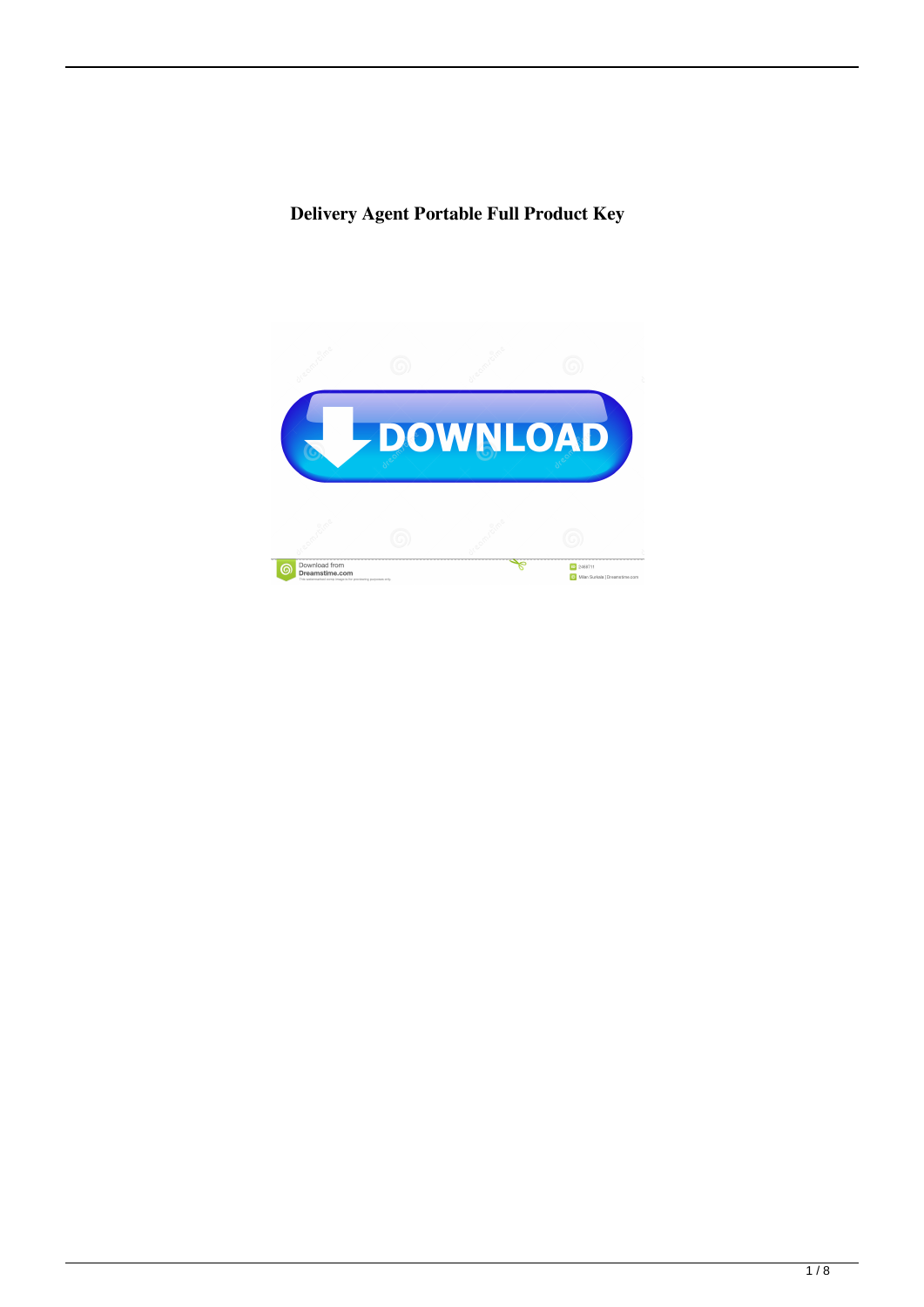**Delivery Agent Portable Crack + License Key Full Free**

... Ability to Start, Stop, Reset, Back Up, Reset, Online and Offline a Computers! System Window is a portable System Information, Startup, Processes, Performance, Memory, Network, Registry, System Logs and a Hardware Information App (Hardware Information Utility). System Window Description: ... PcapGenie is a small, portable application that enables you to capture and view LAN traffic and then transform the raw data into a format that is compatible with your network monitoring software. PcapGenie Description: ... PIXInsight is a professional tool for searching, managing, analyzing, and sorting on Windows IP CCTV camera images captured on a LAN. PIXInsight Description: ... PacketSlices is a free, very small program for Windows XP/Vista/7 that displays the incoming and outgoing bytes of the four protocols TCP, UDP, ICMP and ICMPv6 on your network cards. This is the small, free alternative to the wellknown packet sniffer and network analyzer WinPcap and WinPcap-RawCap. ... IsoMelt is a small application for Windows that allows you to process your own digital image files in order to convert your bitmap, TIFF, GIF or JPEG images into a FreeImagecompatible format (.bmp,.tif,.gif,.jpeg). In addition to the conversion function, you can export the converted image to a standard file format as well as to a ZIP archive. ... Signal Capture! is an excellent, portable application for the Windows OS that can be used to capture sounds and audio from any network source. No installation required! Signal Capture! Description: ... A small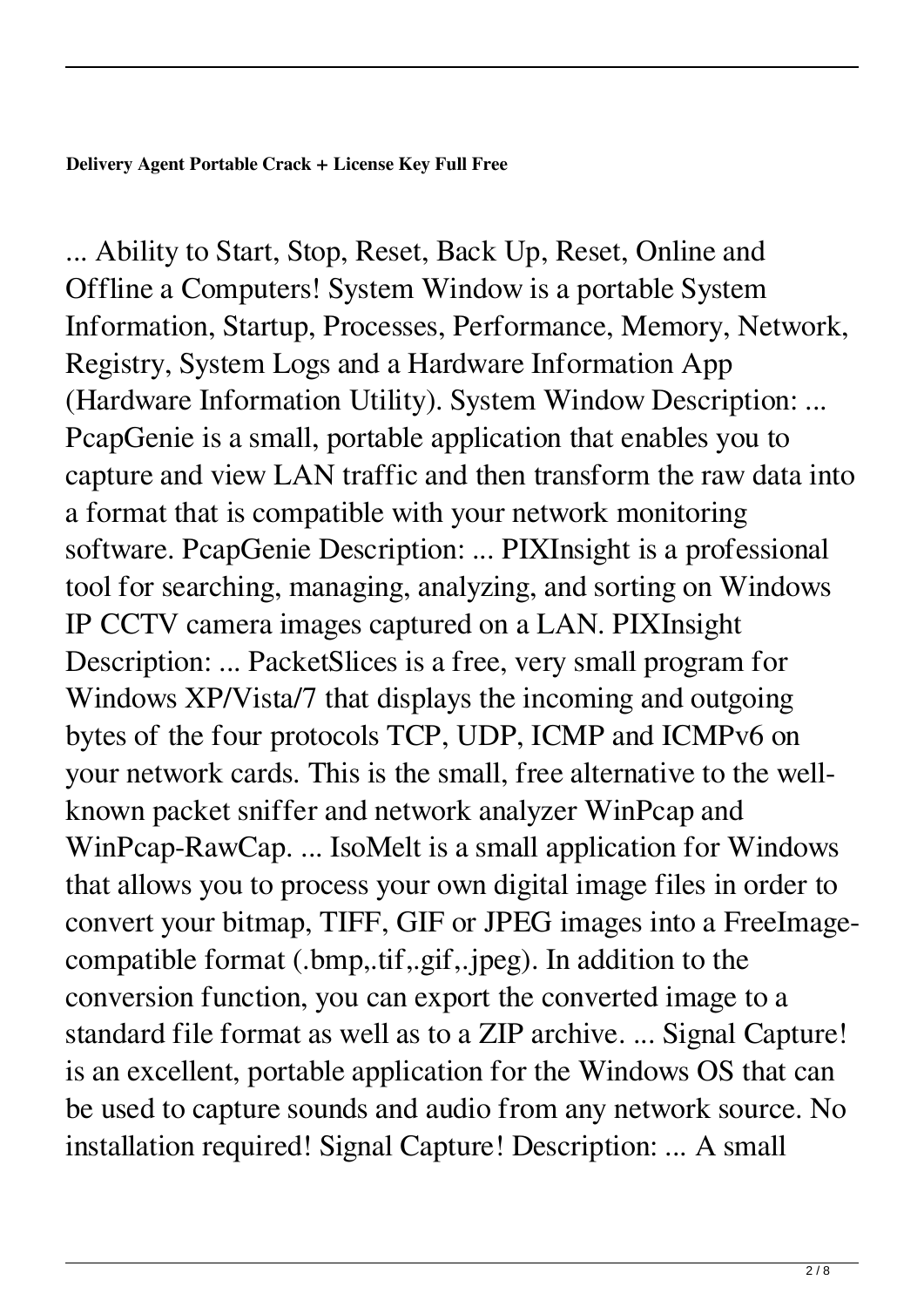program for Windows that enables you to send email in bulk to multiple recipients from any network or local source. Email for Windows is a small, free, portable application that enables you to send email in bulk in few simple steps to multiple recipients. Email for Windows Description: ... A small, easy-to-use and powerful application for Windows that enables you to send email in bulk to multiple recipients from any network or local source. Email for Windows is a small, free, portable application that enables you to send email in bulk in few simple steps to multiple recipients. ... A small, easy-to-use and powerful application for Windows that enables you to send email in bulk

**Delivery Agent Portable Crack Free X64 (Updated 2022)**

You can define your own pre-defined macros, and have the user send a trigger for the macros to execute a predefined action. Categories:Business, Work and ProductivityEmailer, Email Client, Windows ApplicationsLanguages: English, Español, Deutsch[Pigmented villonodular synovitis of the knee joint. Intraarticular injection with sclerosing agent and physiotherapy]. The paper gives a survey of 50 patients with pigmented villonodular synovitis of the knee joint in which the mainstay of treatment was intra-articular injection with alpha-naphthyl-DL-tryptophan-sodiu m-anthralin-sodium-taurocholate-sodium-hydroxymethyl-glycinatesodium-phenobarbital-sodium-sodium-cholate-sodium-cystine, followed by physiotherapy. With this technique, long-lasting painfree movement was achieved in every case.Q: MVC Route for controller names How can I configure routes that work with the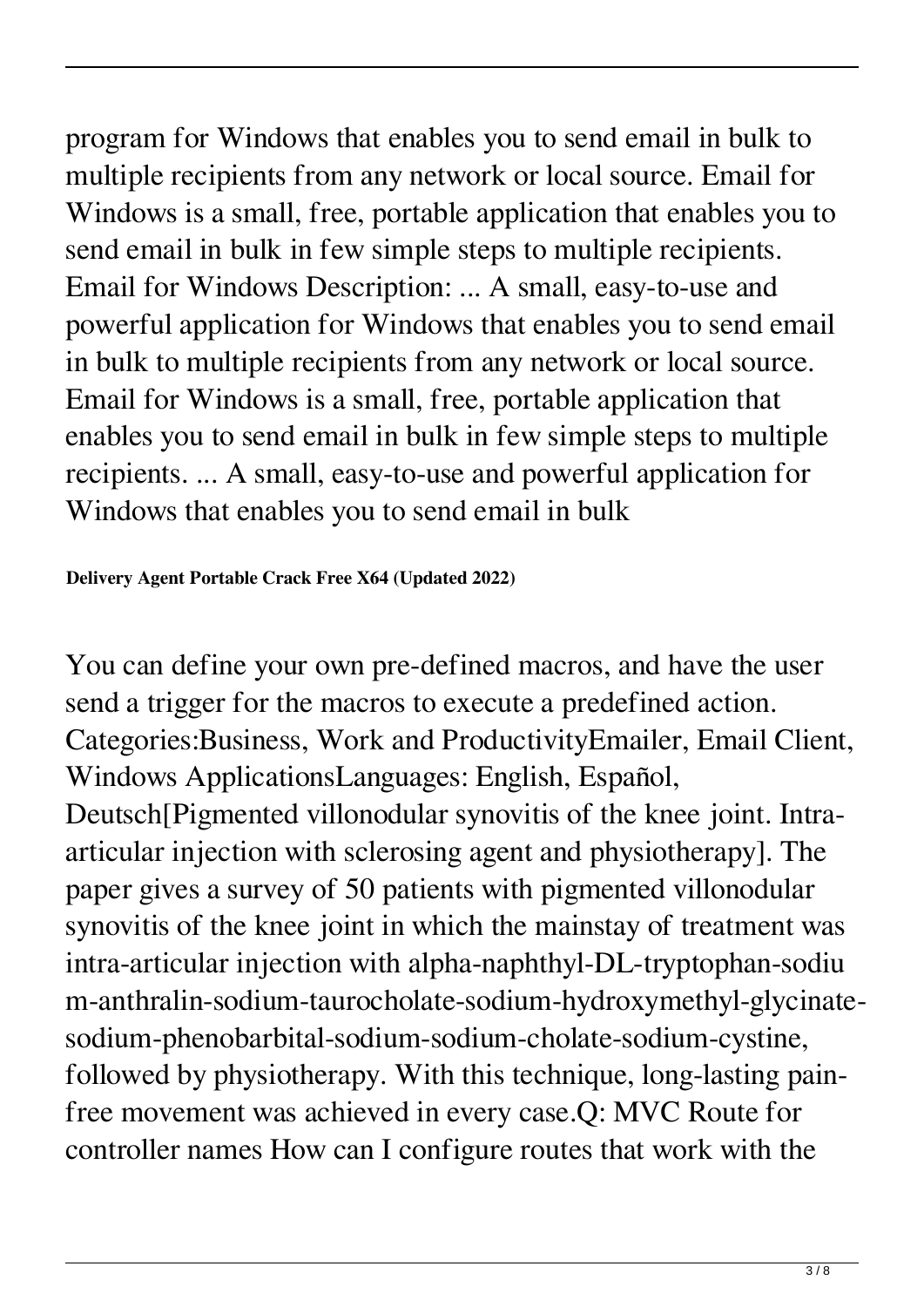controller name? For example, I want to be able to do something like the following: /blog/5-trends-in-the-web-marketing-worldfor-2011 I'm thinking maybe a route like this is what I need: "Blog(/5-trends-in-the-web-marketing-world-for-2011) Thank you in advance. A: [HttpGet] public ActionResult TrendsInTheWebMarketingWorldFor2011() { return View(); } If you're going to put it in the controller name, I'd recommend not using the route config, instead putting it on the action. Synthetic routes to access novel diaminobenzylpyrrolidines, benzazepinones and piperidines. A strategy is presented for the synthesis of novel diaminobenzylpyrrolidines, benzazepinones and piperidines, derived from piperidine by reduction of piperidino(bromomethyl)benzene. Thus, by the use of a range of

substituted piperidines, a series of fused heterocyclic compounds bearing a piperidinyl- or aminoalkylben 81e310abbf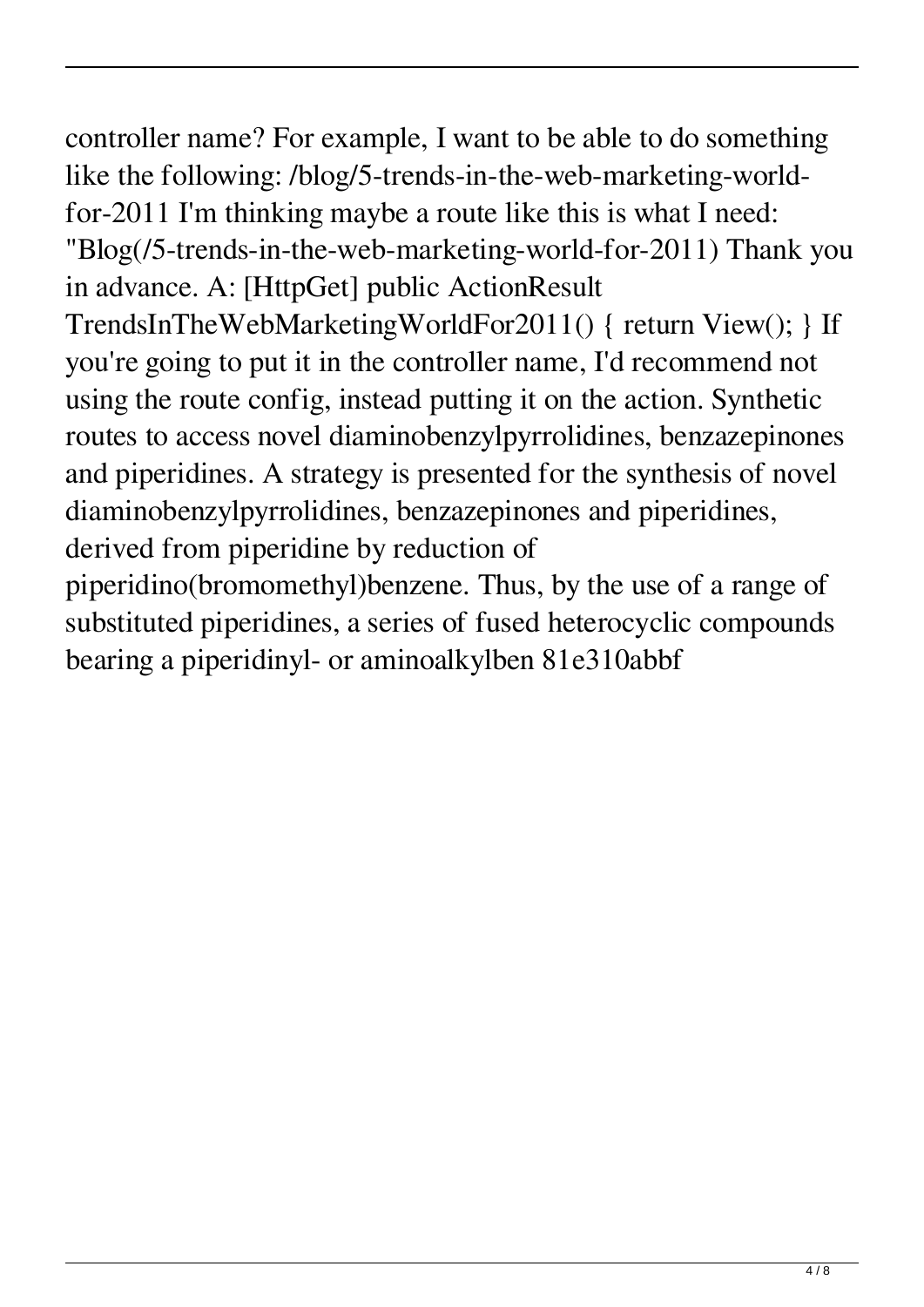**Delivery Agent Portable Crack+ Incl Product Key**

------ Portable: You can send your email from your phone and as well as desktop. Fully Responsive: You can choose to send your email from Desktop, Phone, or both. Recipients: You can send your email to unlimited number of recipients. Delivery Type: You can set the delivery type as : Automatic, OnDemand, or both. Sample: ----------- Please see the sample of application below. This application is not developed by us. This application is an example of how a normal person can send email in bulk. It works on Windows operating system only. Application Description Want to be hired? We are always looking for freelance developers to join our team. Whether you are just getting started, have a little bit of experience or are an expert, we welcome you to apply. On the other hand, if you know someone who might be interested in our platform, please recommend us to them.You guys don't understand how much I am struggling. I have worked hard and all I have to show for it is a worthless degree, a massive debt, and a family that I am paying out of pocket. Like most, I blame my parents. My mother had two degrees and my father, well, he just had one. One that wasn't worth shit. That's why I have to work for a living. So, you see, my parents have been to college and they know a thing or two. My parents had to sacrifice so that I could have a stable life, so I wouldn't have to worry about money while they sat at home and watched me work. My parents have sacrificed so that I could go to college and get a good job. So, what is the solution? The solution is to have children, and the sooner the better. Like me,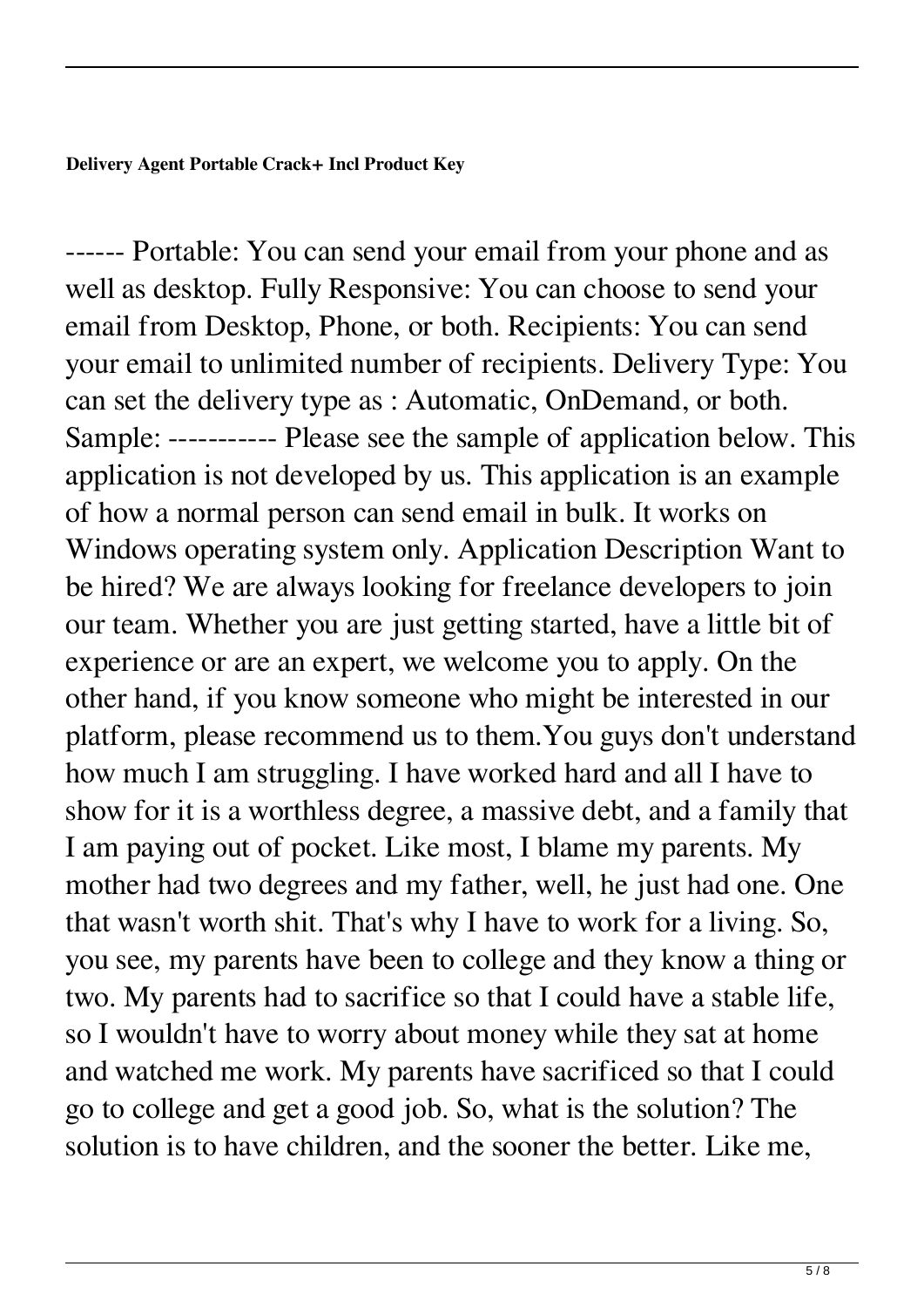they will not be able to get into the same type of college that my parents got into. (No tuition assistance here.) And they will not be able to pay a half of my student loans either. And like me, they won't have a fucking job, and they will have to take low-paying jobs to make ends meet. And yet, I'm supposed to give my parents everything and apologize for the fact that I might not have as much as them. That my financial situation is going to be in shambles until I'm 40 and I'm not going to be able to buy them a car or get them

## **What's New in the?**

This is a light weight application that allows you to send bulk emails to multiple recipients (users) using SMTP protocol. Re: Send email Created attachment 405882 Thank you very much! All is well... everything works very well... Thanks again. Attached Files: Re: Send email Thanks very much for the information, the application works perfectly. I'm a newbie in ASP and I would like to learn a little more, how could I integrate it into my website? I understand it's a task you could not easily perform, could you please give me a hand? Thanks a lot, Ilan > Hi Ilan, > > I will guide you step by step for this. > First create a class named "Mail" in VB.NET.  $>$  > In this class I've defined the class properties  $>$  > public string sender { get; set; } > public string from { get; set; } > public string to { get; set; } > public string cc { get; set; } > public string subject { get; set; } > public string body { get; set; } > public bool is\_html { get; set; } > > public Mail(string from, string to, string subject, string body, bool is\_html)  $>$  > { > sender =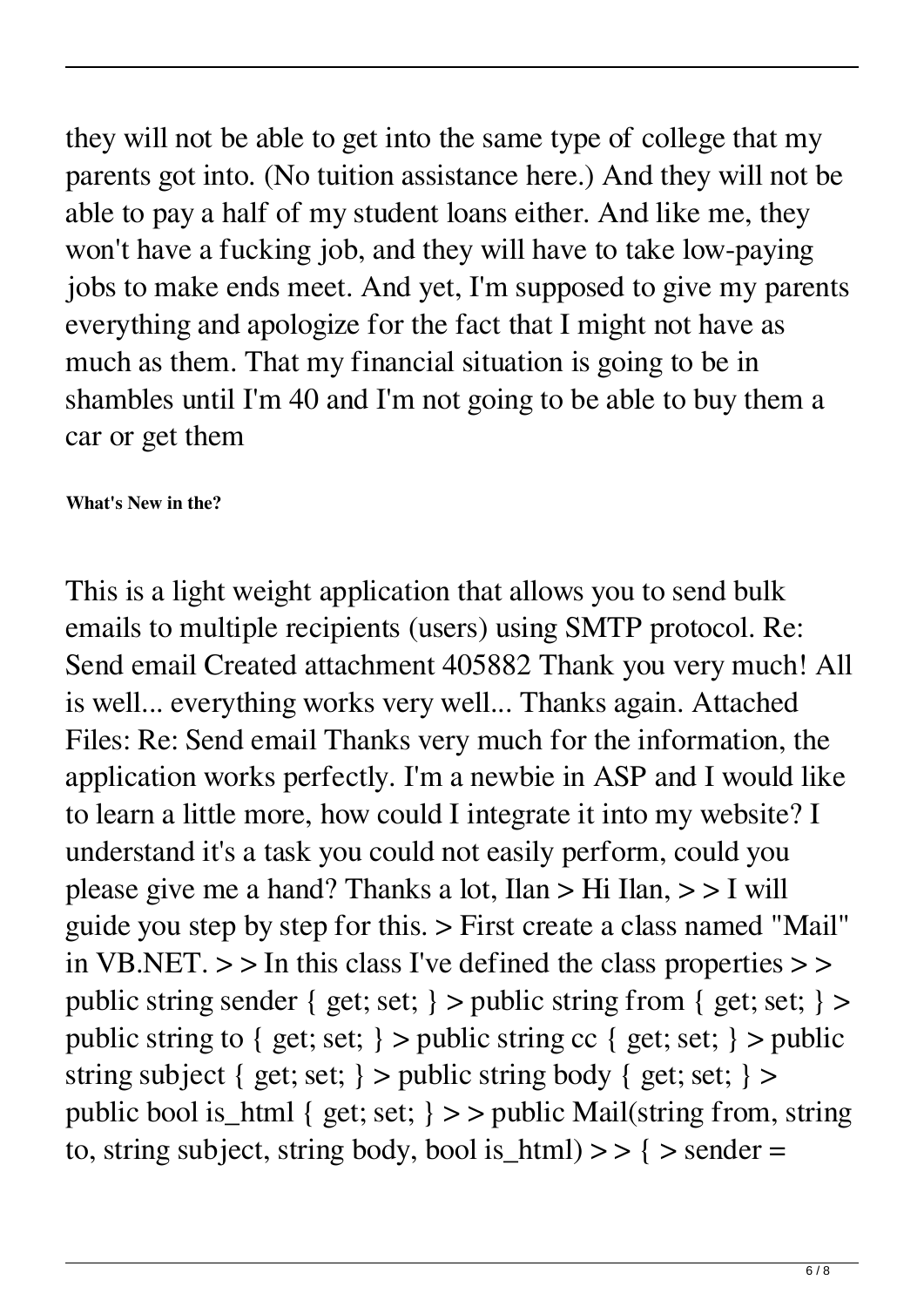"your mail address"; > from = "your from address"; > to = "sender's address";  $>$  subject = "subject";  $>$  body = "your text";  $>$ is\_html = false;  $>$  }  $>$  >  $>$  Now in the "Default.aspx.vb" page,  $>$  > Imports System.Net.Mail > Imports Mail > > > > > private void sendmail(string from, string to, string subject, string body, bool is\_html)  $>>$  {  $>$  using (MailMessage message = new MailMessage(from, to)) > { > message.IsBodyHtml = is\_html; > message.Subject = subject; > message.Body = body; > message.BodyEncoding = Encoding.UTF8; > message.IsBodyHtml = false; > message.BodyEncoding = Encoding.UTF8; > SmtpClient smtp = new SmtpClient();  $>$  smtp. Host = "smtp.gmail.com";  $>$  smtp.Port = 587;  $>$  smtp.EnableSsl = true;  $>$ smtp.Credentials = new NetworkCredential("your@gmail.com", "your\_pass");  $>$  smtp.Send(message);  $>$  }  $>$